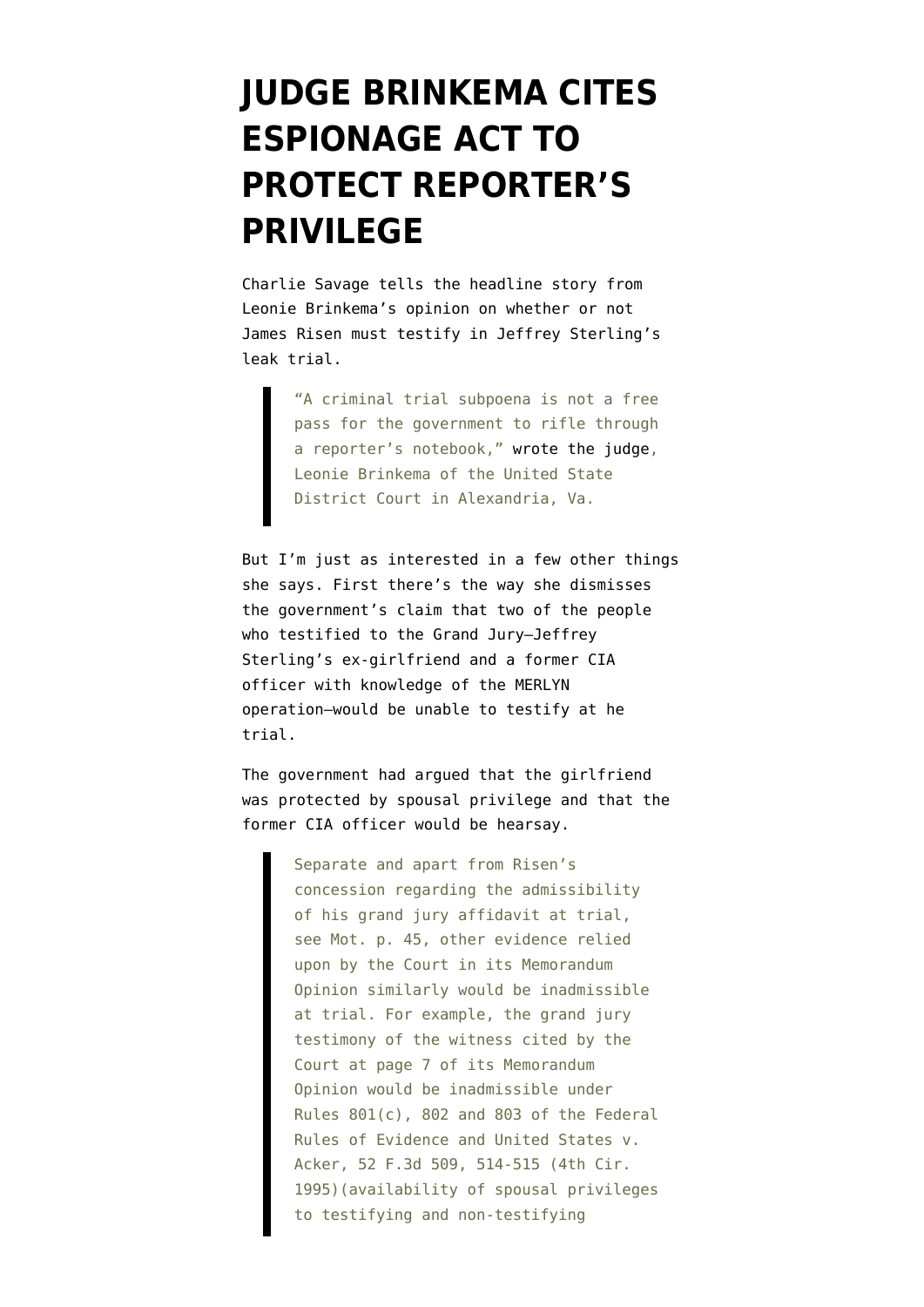spouses). The grand jury testimony of the witness cited by the Court at pages 7, 9, 10, 20, and 34 of its Memorandum Opinion – testimony that this Court deemed one of the key facts in its conclusion – is inadmissible hearsay on its face absent some exception; yet Risen treats the admissibility of the testimony of both witnesses as a foregone conclusion.

But as Risen's lawyer Joel Kurtzberg [pointed out](http://www.fas.org/sgp/jud/sterling/070711-transcript.pdf) during the hearing on Risen's subpoena, she's not his wife!

> They actually cite in their papers as to the testimony of Mr. Sterling's exgirlfriend, suggest that it wouldn't be admissible because they cite to a Fourth Circuit case about the marital privilege.

And in fact, if you look at the case they cite, the case holds the exact opposite. It holds that if you are not married, even if you have been living together I believe for 26 years in that case, the marital privilege doesn't apply.

Here's how Brinkema dismisses this William Welch gimmick.

> Although the government argues that the spousal privilege would prevent this witness from testifying, nothing in the record indicates thta Sterling and the witness are married now or were married during the time of Sterling's alleged statements.

More interesting still is the way Brinkema dismisses the government's claim that the CIA officer's testimony would be inadmissible hearsay.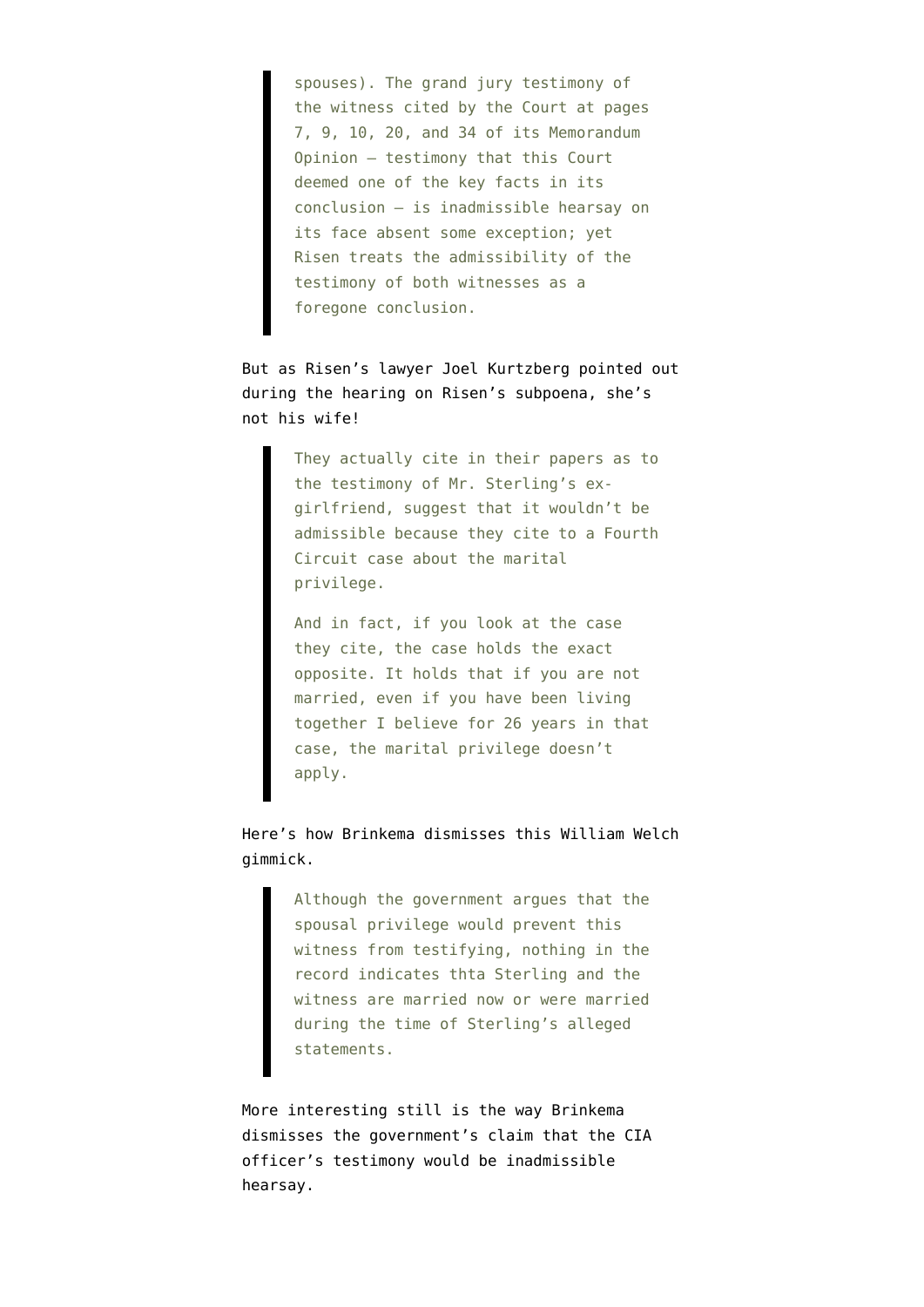Brinkema starts by citing Federal Rules of Evidence describing the exception for a statement against interest.

> A statement is admissible under this exception if: (1) the speaker is unavailable; (2) the statement is actually adverse to the speaker's penal interest; and (3) corroborating circumstances clearly indicate the trustworthiness of the statement.

After noting that Risen's testimony would be unavailable if she found that reporter's privilege prevented his testimony or if he refused to testify, she then invokes the Espionage Act.

> Risen's statements are adverse to his penal interest because receiving classified information without proper authorization is a federal felony under 18 U.S.C. 793(e); see U.S. Sentencing Guidelines Manual 2M3.3 (providing a base offense level 29 for convictions for the "Unauthorized Receipt of Classified Information."). 6

6 The government clearly recognizes Risen's potential exposure to criminal liability and has offered to obtain an order of immunity for him.

Brinkema uses the overzealous interpretation of the [Espionage Act](http://codes.lp.findlaw.com/uscode/18/I/37/793) the government itself has been floating lately as a way to force the government to have the former CIA officer testify, which I suspect they'd much rather not do.

And note that footnote about immunity. I'm not sure whether we knew the government had discussed offering Risen immunity or not, but particularly given claims they're pursuing his testimony so aggressively as a way to jail him for protecting his sources, it is an interesting revelation.